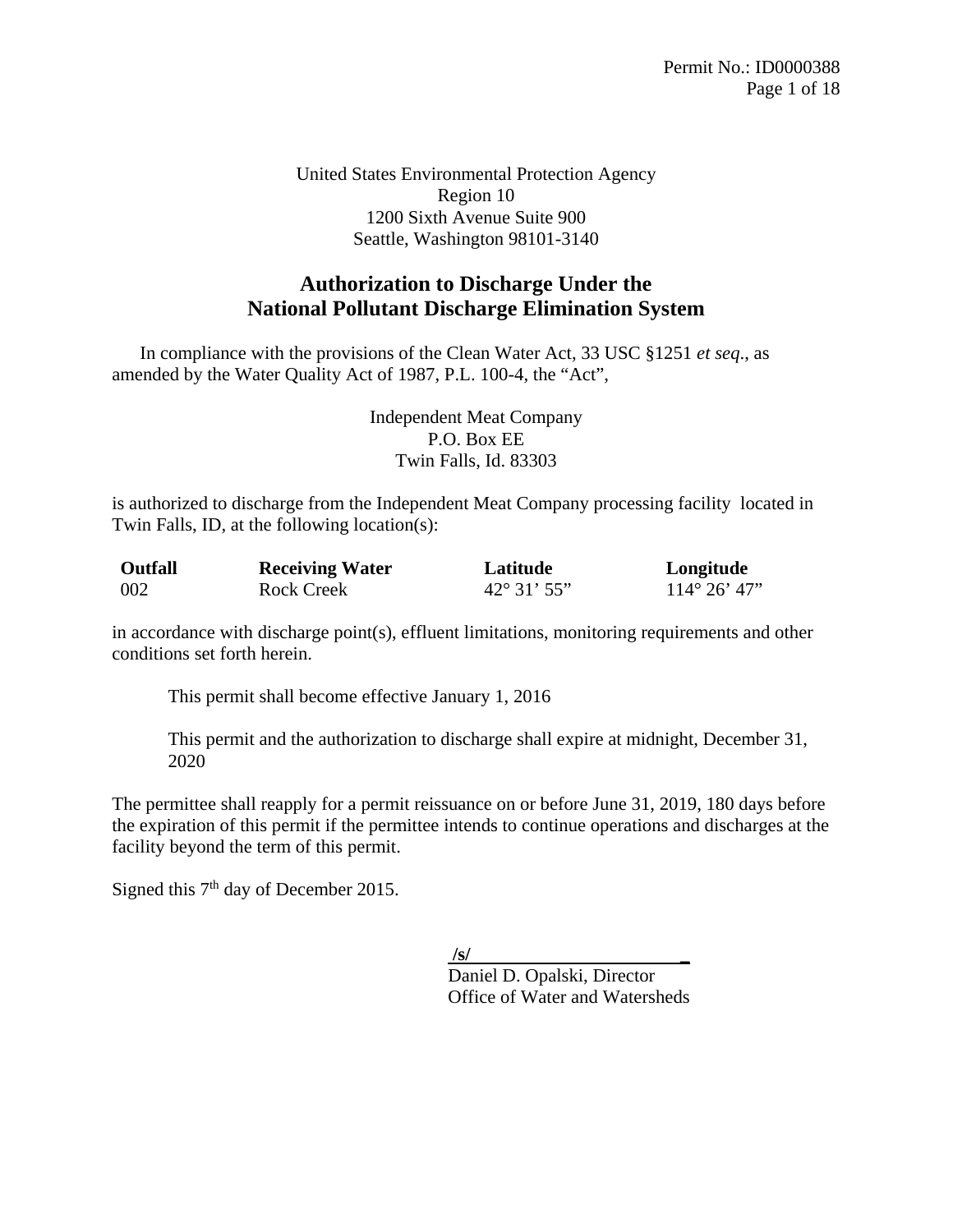# **Schedule of Submissions**

| <b>Item</b><br>Discharge Monitoring<br>Reports (DMR)  | <b>Due Date</b><br>DMRs are due monthly and must be postmarked on or before the<br>$20th$ of the month following the monitoring month.                                                                                                                                                                                                                        |
|-------------------------------------------------------|---------------------------------------------------------------------------------------------------------------------------------------------------------------------------------------------------------------------------------------------------------------------------------------------------------------------------------------------------------------|
| <b>Quality Assurance Plan</b><br>(QAP)                | The permittee must provide EPA and the Idaho Department of<br>Environmental Quality (IDEQ) with written notification that the<br>Plan has been developed and implemented within 180 days after<br>the effective date of the final permit (see Part II.A of this<br>permit). The Plan must be kept on site and made available to<br>EPA and IDEQ upon request. |
| Compliance Schedule                                   | Reports of compliance or noncompliance with, or any progress<br>reports on, interim and final requirements contained in any<br>compliance schedule of this permit must be submitted no later<br>than 14 days following each schedule date (see Part III.J of this<br>permit)                                                                                  |
| Twenty-Four Hour Notice of<br>Noncompliance Reporting | The permittee must report certain occurrences of noncompliance<br>by telephone within 24 hours from the time the permittee<br>becomes aware of the circumstances (see Part III.G).                                                                                                                                                                            |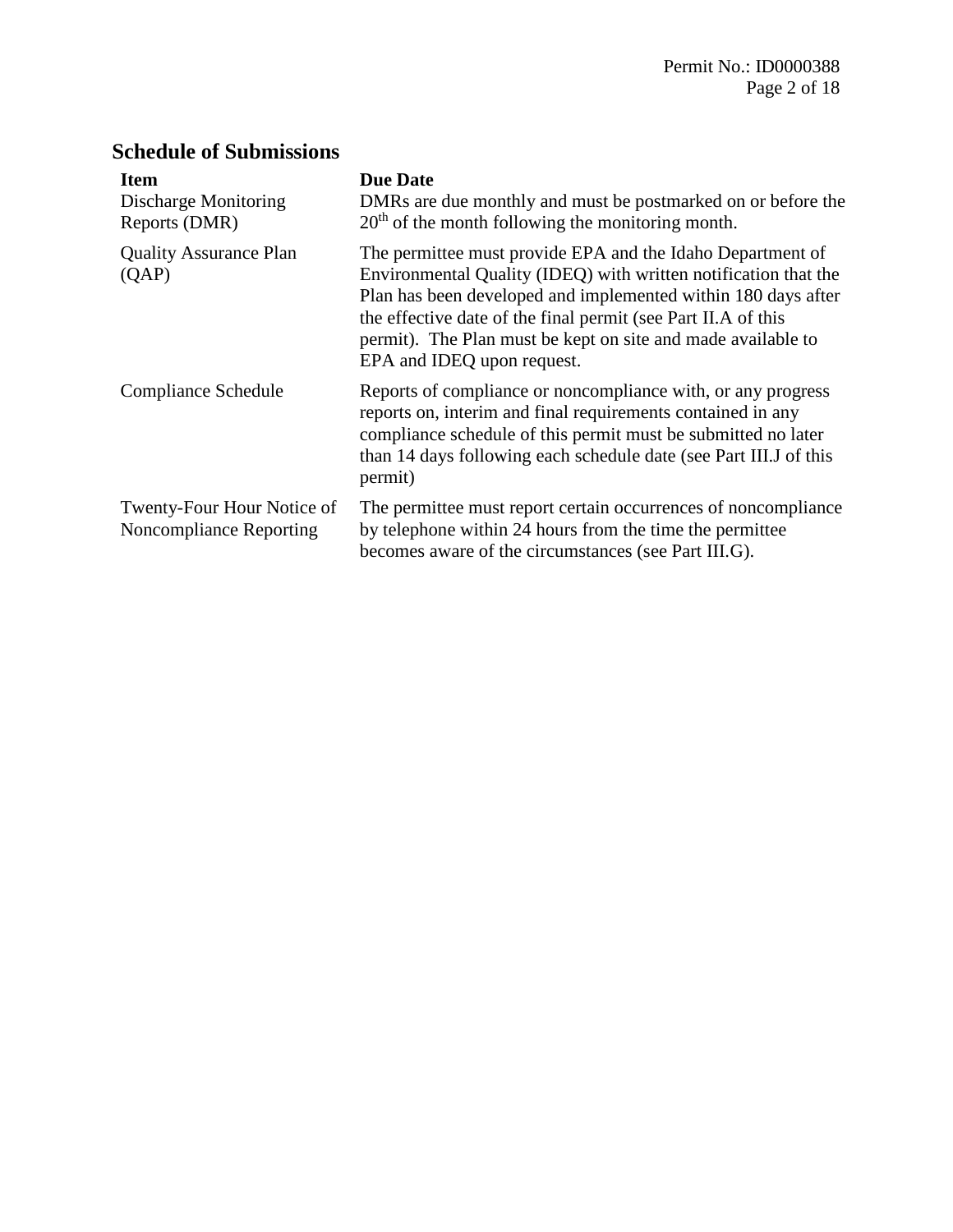# **Table of Contents**

| I.        |  |  |  |  |  |
|-----------|--|--|--|--|--|
| A.        |  |  |  |  |  |
| <b>B.</b> |  |  |  |  |  |
| П.        |  |  |  |  |  |
| A.        |  |  |  |  |  |
| <b>B.</b> |  |  |  |  |  |
| III.      |  |  |  |  |  |
| A.        |  |  |  |  |  |
| <b>B.</b> |  |  |  |  |  |
| C.        |  |  |  |  |  |
| D.        |  |  |  |  |  |
| Ε.        |  |  |  |  |  |
| F.        |  |  |  |  |  |
| G.        |  |  |  |  |  |
| H.<br>I.  |  |  |  |  |  |
| J.        |  |  |  |  |  |
|           |  |  |  |  |  |
|           |  |  |  |  |  |
| IV.       |  |  |  |  |  |
| A.        |  |  |  |  |  |
| <b>B.</b> |  |  |  |  |  |
| $C$ .     |  |  |  |  |  |
| D.        |  |  |  |  |  |
| Ε.        |  |  |  |  |  |
| J.        |  |  |  |  |  |
| V.        |  |  |  |  |  |
| A.        |  |  |  |  |  |
| <b>B.</b> |  |  |  |  |  |
| C.        |  |  |  |  |  |
| D.        |  |  |  |  |  |
| Ε.        |  |  |  |  |  |
| F.        |  |  |  |  |  |
| G.        |  |  |  |  |  |
| H.        |  |  |  |  |  |
| I.        |  |  |  |  |  |
| J.        |  |  |  |  |  |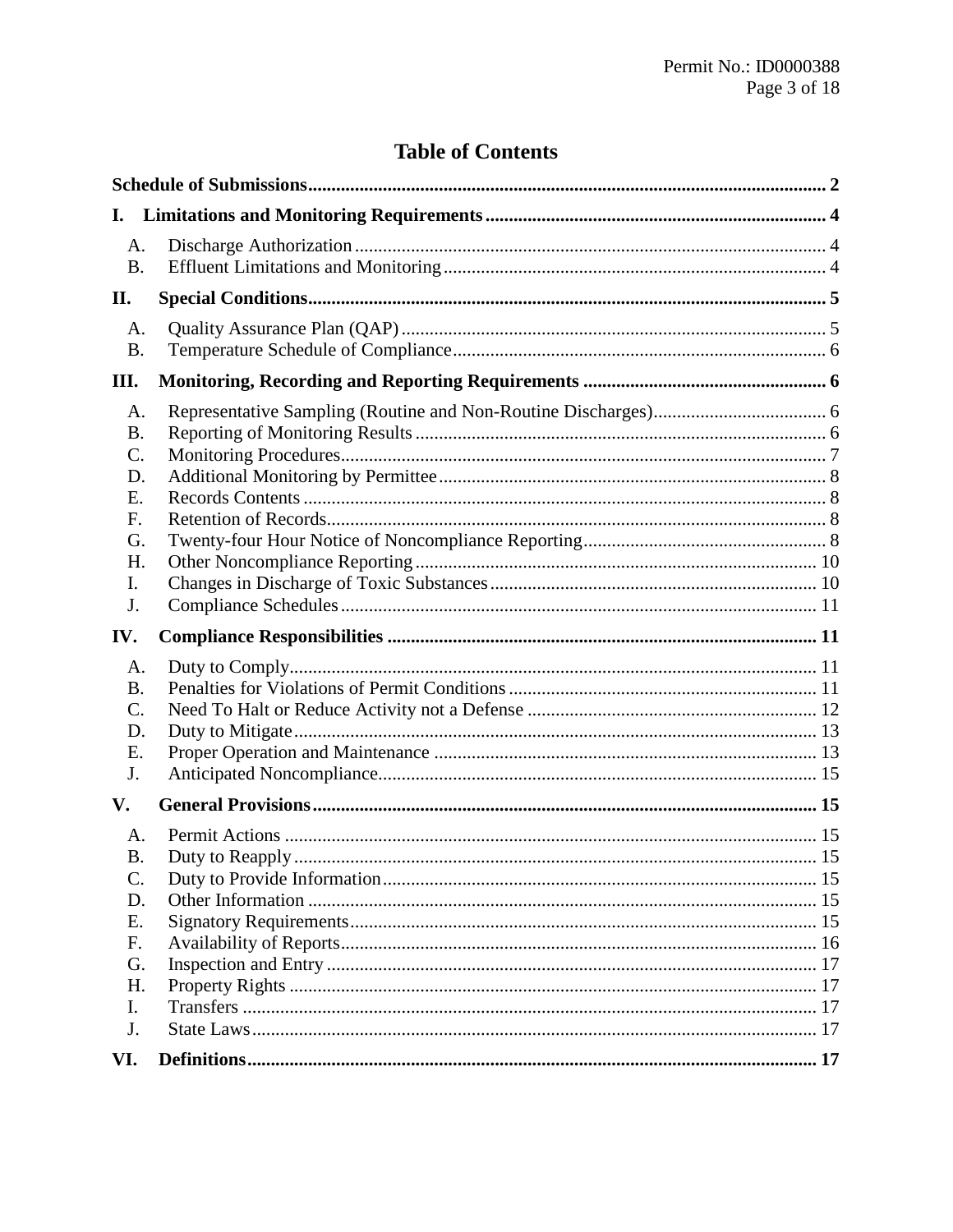## **I. Limitations and Monitoring Requirements**

#### **A. Discharge Authorization**

During the effective period of this permit, the permittee is authorized to discharge pollutants from the outfalls specified herein to Rock Creek, within the limits and subject to the conditions set forth herein. This permit authorizes the discharge of only those pollutants resulting from facility processes, waste streams, and operations that have been clearly identified in the permit application process.

#### <span id="page-3-1"></span>**B. Effluent Limitations and Monitoring**

1. The permittee must limit and monitor discharges from outfall 002 as specified in *[Table 1. Effluent Limitations and Monitoring Requirements](#page-3-0)*, below. All figures represent maximum effluent limits unless otherwise indicated. The permittee must comply with the effluent limits in the tables at all times unless otherwise indicated, regardless of the frequency of monitoring or reporting required by other provisions of this permit.

| <b>Parameter</b>                                                           | <b>Units</b> | 0<br><b>Effluent Limitations</b> |                      | <b>Monitoring Requirements</b> |                                   |                       |  |  |  |
|----------------------------------------------------------------------------|--------------|----------------------------------|----------------------|--------------------------------|-----------------------------------|-----------------------|--|--|--|
|                                                                            |              | <b>Average Monthly</b>           | <b>Maximum Daily</b> | <b>Sample</b><br>Location      | <b>Sample</b><br><b>Frequency</b> | <b>Sample</b><br>Type |  |  |  |
| <b>Parameter With Effluent Limits</b>                                      |              |                                  |                      |                                |                                   |                       |  |  |  |
| Temperature                                                                | °C           | Report                           | 27 <sup>1</sup>      | Effluent                       | Continuous $3$ ,                  | Meter                 |  |  |  |
| Temperature<br>May 1-August 31                                             | °C           | Report                           | 19 <sup>2</sup>      | Effluent                       | Continuous                        | Meter                 |  |  |  |
| Temperature<br>November 1- March<br>31                                     | °C           | Report                           | 19 <sup>2</sup>      | Effluent                       | Continuous                        | Meter                 |  |  |  |
| Temperature<br><b>April 1-30</b>                                           | °C           | Report                           | 9 <sup>2</sup>       | Effluent                       | Continuous                        | Meter                 |  |  |  |
| Temperature<br>September 1-<br>October 31                                  | °C           | Report                           | 9 <sup>2</sup>       | Effluent                       | Continuous                        | Meter                 |  |  |  |
| <b>Report Parameter</b>                                                    |              |                                  |                      |                                |                                   |                       |  |  |  |
| <b>Flow</b>                                                                | mgd          | Report                           | --                   | Effluent                       | continuous                        | Meter                 |  |  |  |
| <b>Notes</b><br>Interim effluent limitation lasting until February 1, 2017 |              |                                  |                      |                                |                                   |                       |  |  |  |

<span id="page-3-0"></span>

1. Interim effluent limitation lasting until February 1, 2017

2. Final effluent limitation beginning February 1, 2017. See II.B.

3. See I.B.3., I.B.4. and I.B.5.

4. The maximum daily is calculated by averaging a minimum of twenty-four (24) evenly spaced measurements in a twenty-four (24) hour period.

2. Narrative limitations for floating, suspended or submerged matter:

a) The permittee must not discharge floating, suspended, or submerged matter of any kind in concentrations causing nuisance or objectionable conditions or that may impair designated beneficial uses.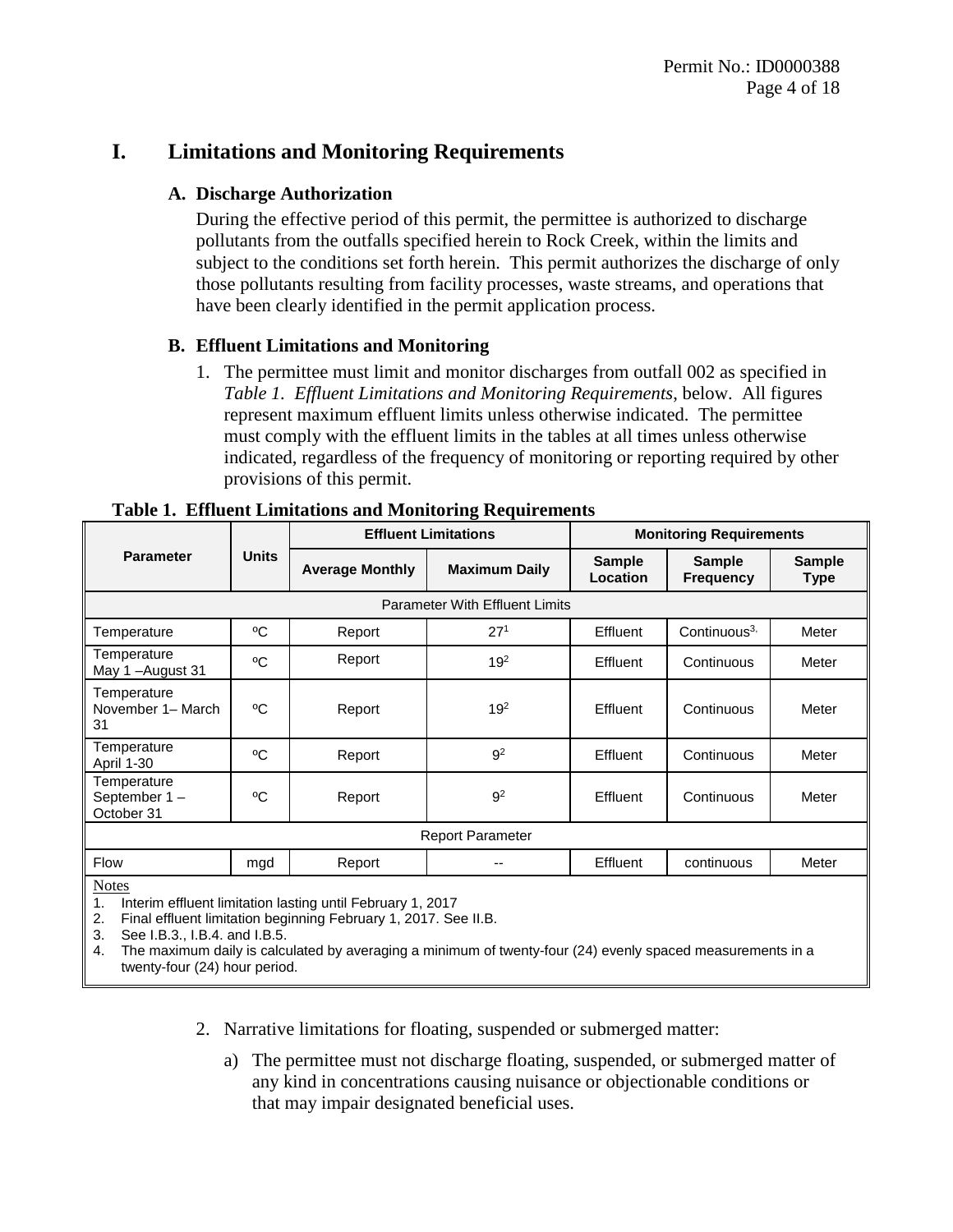- b) The permittee must observe the surface of the receiving water in the vicinity of where the effluent enters the surface water. The permittee must maintain a written log of the observation which includes the date, time, observer, and whether there is presence of floating, suspended or submerged matter. The log must be retained and made available to EPA or IDEQ upon request.
- 3. Continuous effluent monitoring shall begin within six months of the effective date of the permit. Temperature data must be recorded using a micro-recording temperature devices known as thermistors. Set the recording device to record at one-hour intervals. Report the following temperature monitoring data on the DMR: monthly instantaneous maximum, maximum daily average,
- 4. Use the temperature device manufacturer's software to generate (export) an Excel or electronic ASCII text file. The file must be submitted annually to the EPA and IDEQ by January 31 for the previous monitoring year along with the placement log. The placement logs should include the following information for both thermistor deployment and retrieval: date, time, temperature device manufacturer ID, location, depth, whether it measured air or water temperature, and any other details that may explain data anomalies.
- 5. Between the effective date of the permit and the beginning of continuous temperature monitoring the permittee shall monitor temperature weekly by grab sample.
- 6. The permittee must collect effluent samples from the effluent stream after the last treatment unit prior to discharge into the receiving waters.
- 7. The minimum level for temperature is 0.2ºC.

## <span id="page-4-0"></span>**II. Special Conditions**

#### **A. Quality Assurance Plan (QAP)**

The permittee must develop a quality assurance plan (QAP) for all monitoring required by this permit. Within 180 days of the effective date of this permit, the permittee must submit written notice to EPA and IDEQ that the Plan has been developed and implemented. Any existing QAPs may be modified for compliance with this section.

- 1. The QAP must be designed to assist in planning for the collection and analysis of effluent and receiving water samples in support of the permit and in explaining data anomalies when they occur.
- 2. Throughout all sample collection and analysis activities, the permittee must use the EPA-approved QA/QC and chain-of-custody procedures described in *EPA Requirements for Quality Assurance Project Plans* (EPA/QA/R-5) and *Guidance for Quality Assurance Project Plans* (EPA/QA/G-5). The QAP must be prepared in the format that is specified in these documents.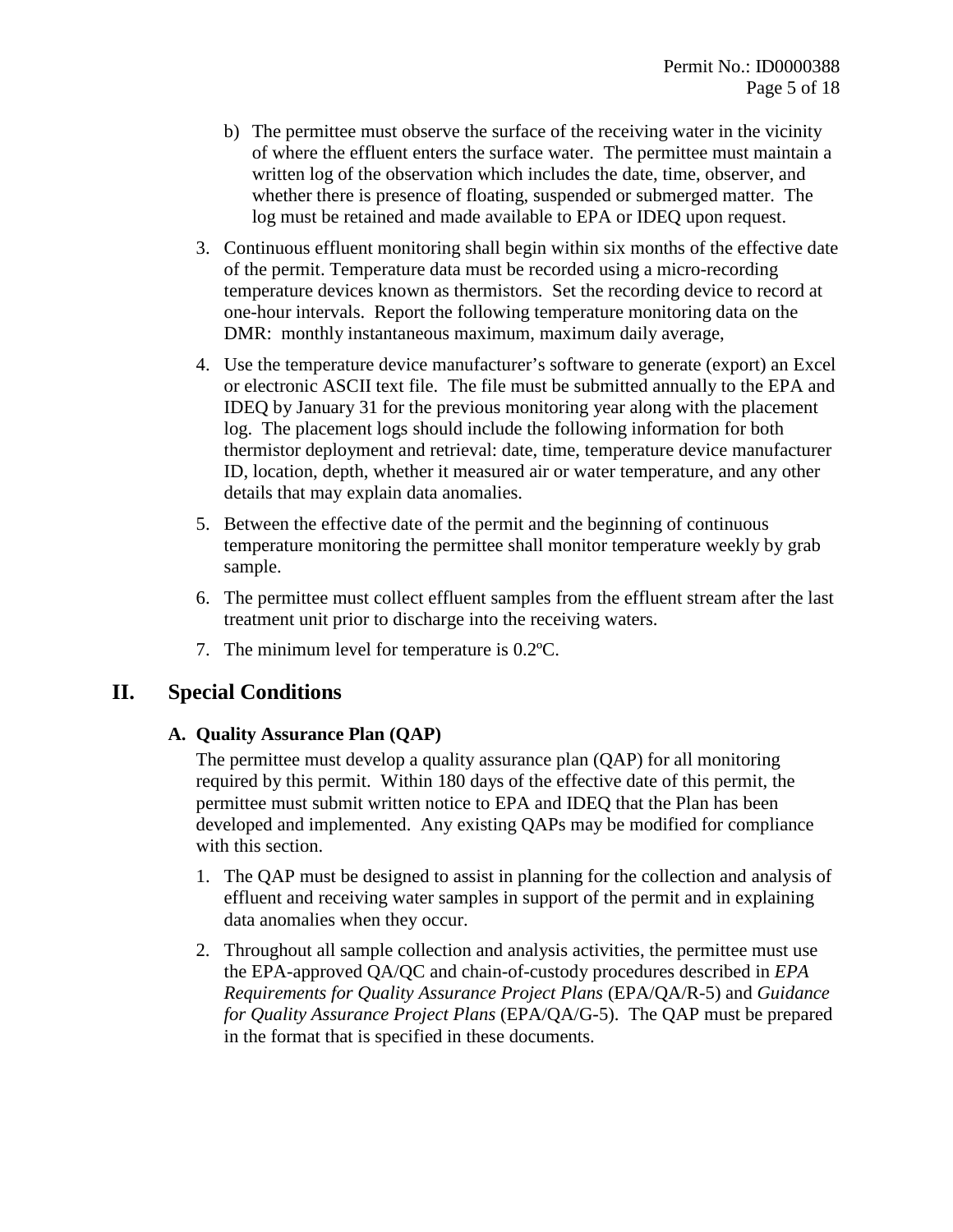- 3. At a minimum, the QAP must include the following:
	- a) Details on the number of samples, type of sample containers, preservation of samples, holding times, analytical methods, analytical detection and quantitation limits for each target compound, type and number of quality assurance field samples, precision and accuracy requirements, sample preparation requirements, sample shipping methods, and laboratory data delivery requirements.
	- b) Map(s) indicating the location of each sampling point.
	- c) Qualification and training of personnel.
	- d) Name(s), address(es) and telephone number(s) of the laboratories used by or proposed to be used by the permittee.
- 4. The permittee must amend the QAP whenever there is a modification in sample collection, sample analysis, or other procedure addressed by the QAP.
- 5. Copies of the QAP must be retained on site and made available to EPA and/or IDEQ upon request.

#### **B. Temperature Schedule of Compliance**

The permittee must achieve compliance with the final temperature limitations of Part I.B.1. Table 1, by February 1, 2017.

## **III. Monitoring, Recording and Reporting Requirements**

#### **A. Representative Sampling (Routine and Non-Routine Discharges)**

Samples and measurements must be representative of the volume and nature of the monitored discharge.

In order to ensure that the effluent limits set forth in this permit are not violated at times other than when routine samples are taken, the permittee must collect additional samples at the appropriate outfall whenever any discharge occurs that may reasonably be expected to cause or contribute to a violation that is unlikely to be detected by a routine sample.

The permittee must analyze the additional samples for those parameters limited in Part [I.B.](#page-3-1) of this permit that are likely to be affected by the discharge.

The permittee must collect such additional samples as soon as the spill, discharge, or bypassed effluent reaches the outfall. The samples must be analyzed in accordance with Part [III.C](#page-6-0) of this permit, *[Monitoring Procedures](#page-6-0)*. The permittee must report all additional monitoring in accordance with Part [III.D](#page-7-1) of this permit, *[Additional](#page-7-1)  [Monitoring by Permittee](#page-7-1)*.

#### <span id="page-5-0"></span>**B. Reporting of Monitoring Results**

During the period between the effective date of the permit and six months from the effective date of the permit, the permittee must either submit monitoring data and other reports in paper form, or must report electronically using NetDMR, a web-based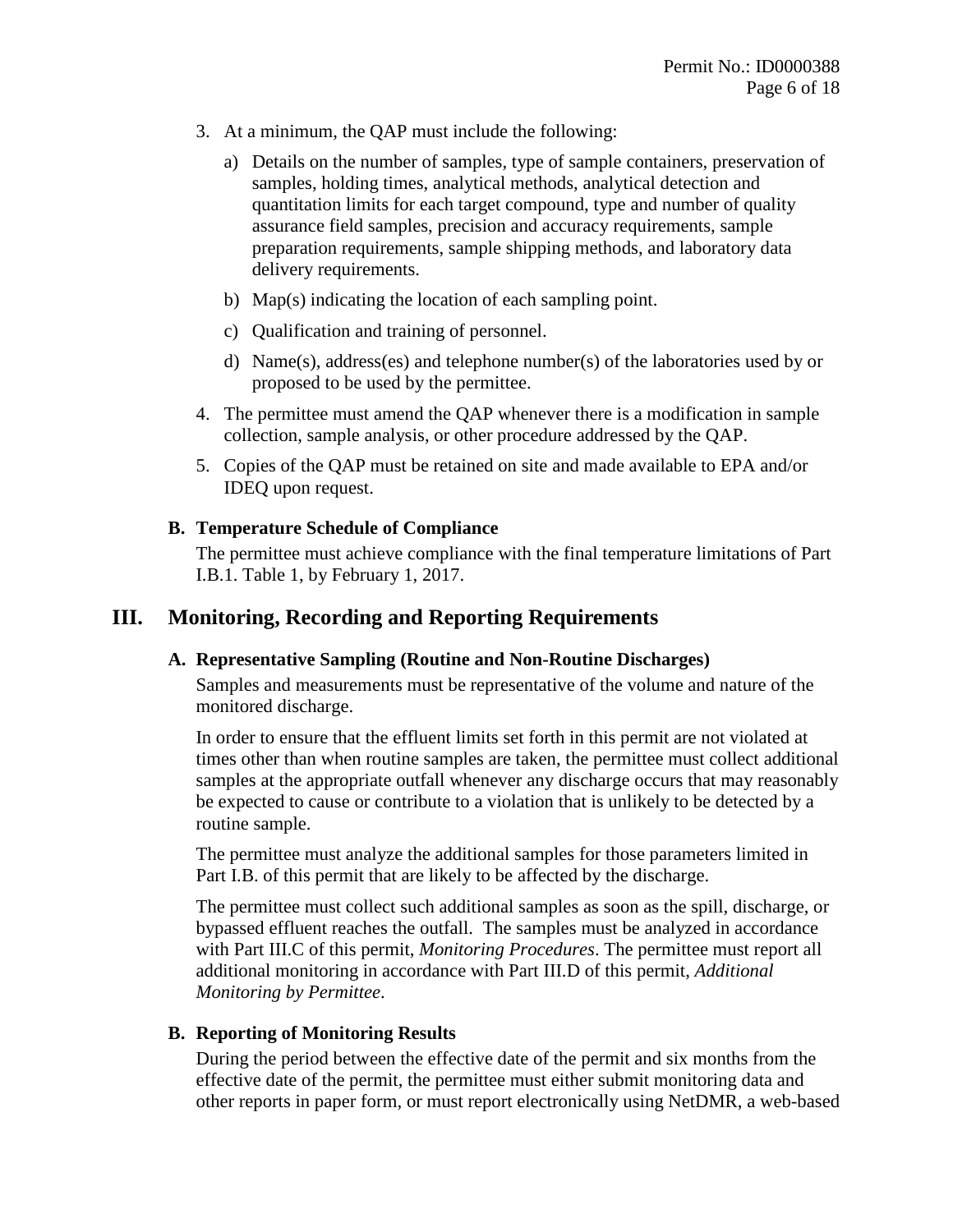tool that allows permittees to electronically submit DMRs and other required reports via a secure internet connection.

After six months of the effective date of the permit, the permittee must submit monitoring data and other reports electronically using NetDMR.

Specific requirements regarding submittal of data and reports in paper form and submittal using NetDMR are described below.

1. Paper Copy Submissions. Monitoring data must be submitted using the DMR form (EPA No. 3320-1) or equivalent and must be postmarked by the 20th day of the month following the completed reporting period. The permittee must sign and certify all DMRs, and all other reports, in accordance with the requirements of Part [V.E,](#page-14-0) of this permit *[Signatory Requirements.](#page-14-0)* The permittee must submit the legible originals of these documents to the Director, Office of Compliance and Enforcement, with copies to IDEQ at the following addresses:

> US EPA Region 10 Attn: ICIS Data Entry Team 1200 Sixth Avenue, Suite 900 OCE-133 Seattle, Washington 98101-3140

Idaho Department of Environmental Quality Twin Falls Regional Office 650 Addison Ave W #110 Twin Falls, ID 83301

- 2. Electronic Copy Submissions
	- a) Monitoring data must be submitted electronically to EPA no later than the 20th of the month following the completed reporting period. All reports required under this permit must be submitted to EPA as a legible electronic attachment to the DMR. The permittee must sign and certify all DMRs, and all other reports, in accordance with the requirements of Part [V.E,](#page-14-0) of this permit *[Signatory Requirements](#page-14-0)*. Once a permittee begins submitting reports using NetDMR, it will no longer be required to submit paper copies of DMRs or other reports to EPA and IDEQ.
	- b) The permittee may use NetDMR after requesting and receiving permission from US EPA Region 10. NetDMR is accessed from [http://www.epa.gov/netdmr.](http://www.epa.gov/netdmr)

#### <span id="page-6-0"></span>**C. Monitoring Procedures**

Monitoring must be conducted according to test procedures approved under 40 CFR 136, unless another method is required under 40 CFR subchapters N or O, or other test procedures have been specified in this permit or approved by EPA as an alternate test procedure under 40 CFR 136.5.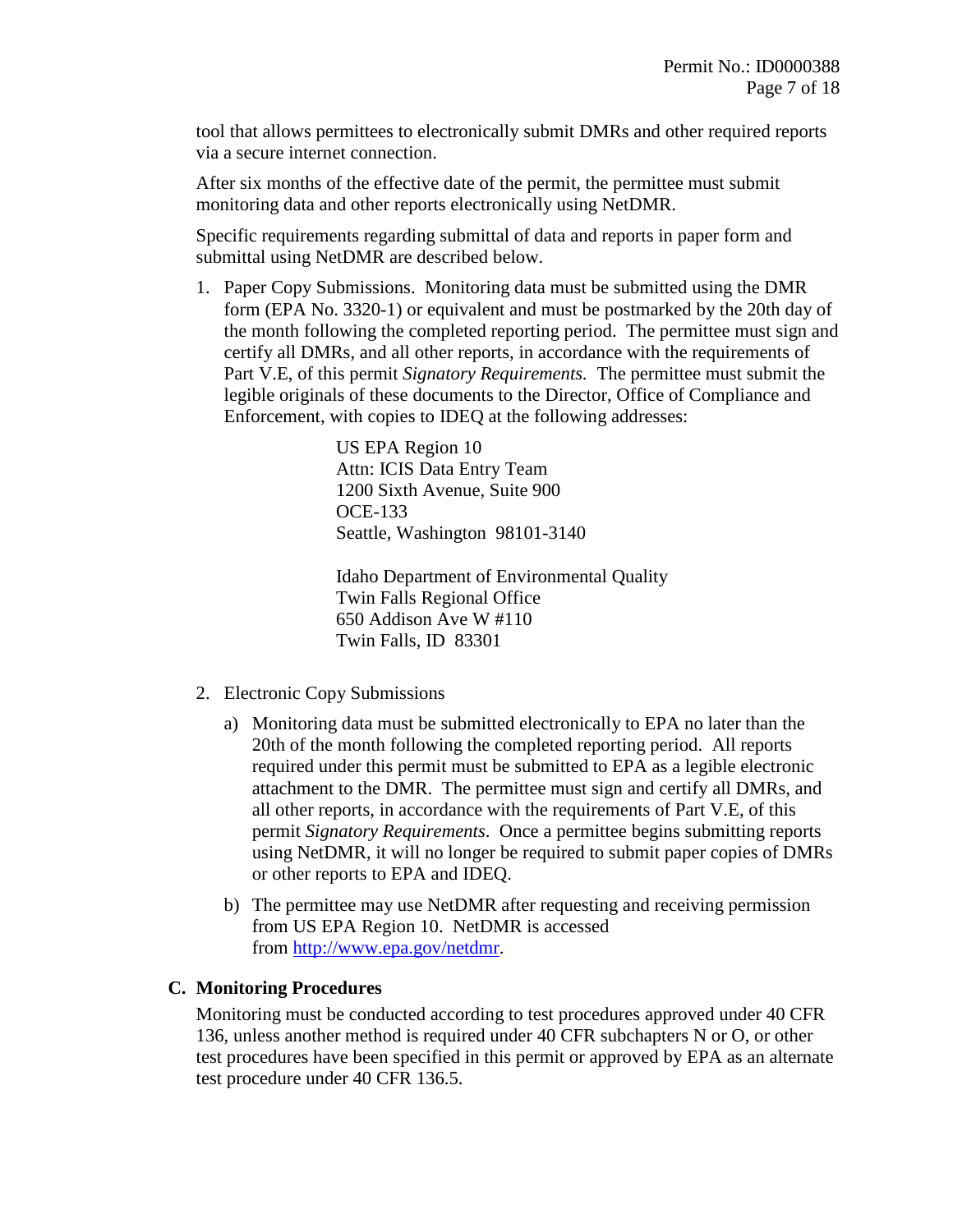#### <span id="page-7-1"></span>**D. Additional Monitoring by Permittee**

If the permittee monitors any pollutant more frequently than required by this permit, using test procedures approved under 40 CFR 136 or as specified in this permit, the permittee must include the results of this monitoring in the calculation and reporting of the data submitted in the DMR.

Upon request by EPA, the permittee must submit results of any other sampling, regardless of the test method used.

#### **E. Records Contents**

Records of monitoring information must include:

- 1. the date, exact place, and time of sampling or measurements;
- 2. the name(s) of the individual(s) who performed the sampling or measurements;
- 3. the date(s) analyses were performed;
- 4. the names of the individual(s) who performed the analyses;
- 5. the analytical techniques or methods used; and
- 6. the results of such analyses.

#### **F. Retention of Records**

The permittee must retain records of all monitoring information, including, all calibration and maintenance records and all original strip chart recordings for continuous monitoring instrumentation, copies of all reports required by this permit, copies of DMRs, a copy of the NPDES permit, and records of all data used to complete the application for this permit, for a period of at least five years from the date of the sample, measurement, report or application. This period may be extended by request of EPA or IDEQ at any time.

#### <span id="page-7-0"></span>**G. Twenty-four Hour Notice of Noncompliance Reporting**

- <span id="page-7-2"></span>1. The permittee must report the following occurrences of noncompliance by telephone within 24 hours from the time the permittee becomes aware of the circumstances:
	- a) any noncompliance that may endanger health or the environment;
	- b) any unanticipated bypass that exceeds any effluent limitation in the permit; (See Part [IV.F](#page-12-0) of this permit, *[Bypass of Treatment Facilities](#page-12-0)*);
	- c) any upset that exceeds any effluent limitation in the permit (See Part [IV.G](#page-13-0) of this permit, *[Upset Conditions](#page-13-0)*); or
	- d) any overflow prior to the treatment works over which the permittee has ownership or has operational control. An overflow is any spill, release or diversion of municipal sewage including:
		- (i) an overflow that results in a discharge to waters of the United States; and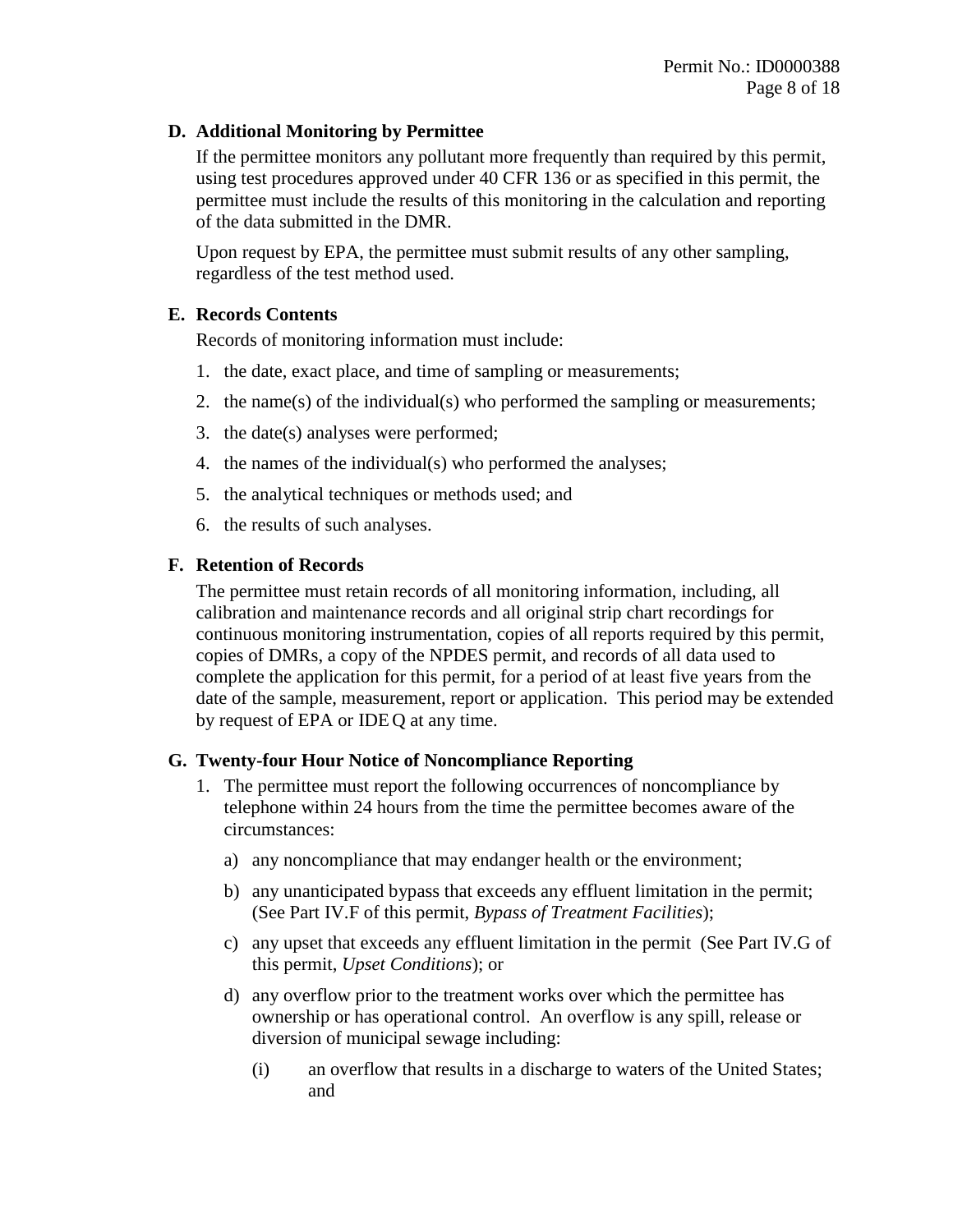- (ii) an overflow of wastewater, including a wastewater backup into a building (other than a backup caused solely by a blockage or other malfunction in a privately owned sewer or building lateral) that does not reach waters of the United States.
- <span id="page-8-0"></span>2. The permittee must also provide a written submission within five days of the time that the permittee becomes aware of any event required to be reported under Paragraph [1](#page-7-2) above. The written submission must contain:
	- a) a description of the noncompliance and its cause;
	- b) the period of noncompliance, including exact dates and times;
	- c) the estimated time noncompliance is expected to continue if it has not been corrected; and
	- d) steps taken or planned to reduce, eliminate, and prevent recurrence of the noncompliance.
	- e) if the noncompliance involves an overflow, the written submission must contain:
		- (i) The location of the overflow;
		- (ii) The receiving water (if there is one);
		- (iii) An estimate of the volume of the overflow;
		- (iv) A description of the sewer system component from which the release occurred (e.g., manhole, constructed overflow pipe, crack in pipe);
		- (v) The estimated date and time when the overflow began and stopped or will be stopped;
		- (vi) The cause or suspected cause of the overflow;
		- (vii) Steps taken or planned to reduce, eliminate, and prevent reoccurrence of the overflow and a schedule of major milestones for those steps;
		- (viii) An estimate of the number of persons who came into contact with wastewater from the overflow; and
		- $(ix)$  Steps taken or planned to mitigate the impact(s) of the overflow and a schedule of major milestones for those steps.
- 3. The Director of the Office of Compliance and Enforcement may waive the written report on a case-by-case basis if the oral report has been received within 24 hours by the NPDES Compliance Hotline in Seattle, Washington, by telephone, (206) 553-1846.
- 4. Reports must be submitted in paper form. The permittee must sign and certify the report in accordance with the requirements of Part [V.E,](#page-14-0) of this permit *[Signatory](#page-14-0)  [Requirements.](#page-14-0)* The permittee must submit the legible originals of these documents to the Director, Office of Compliance and Enforcement, with copies to IDEQ at the following addresses: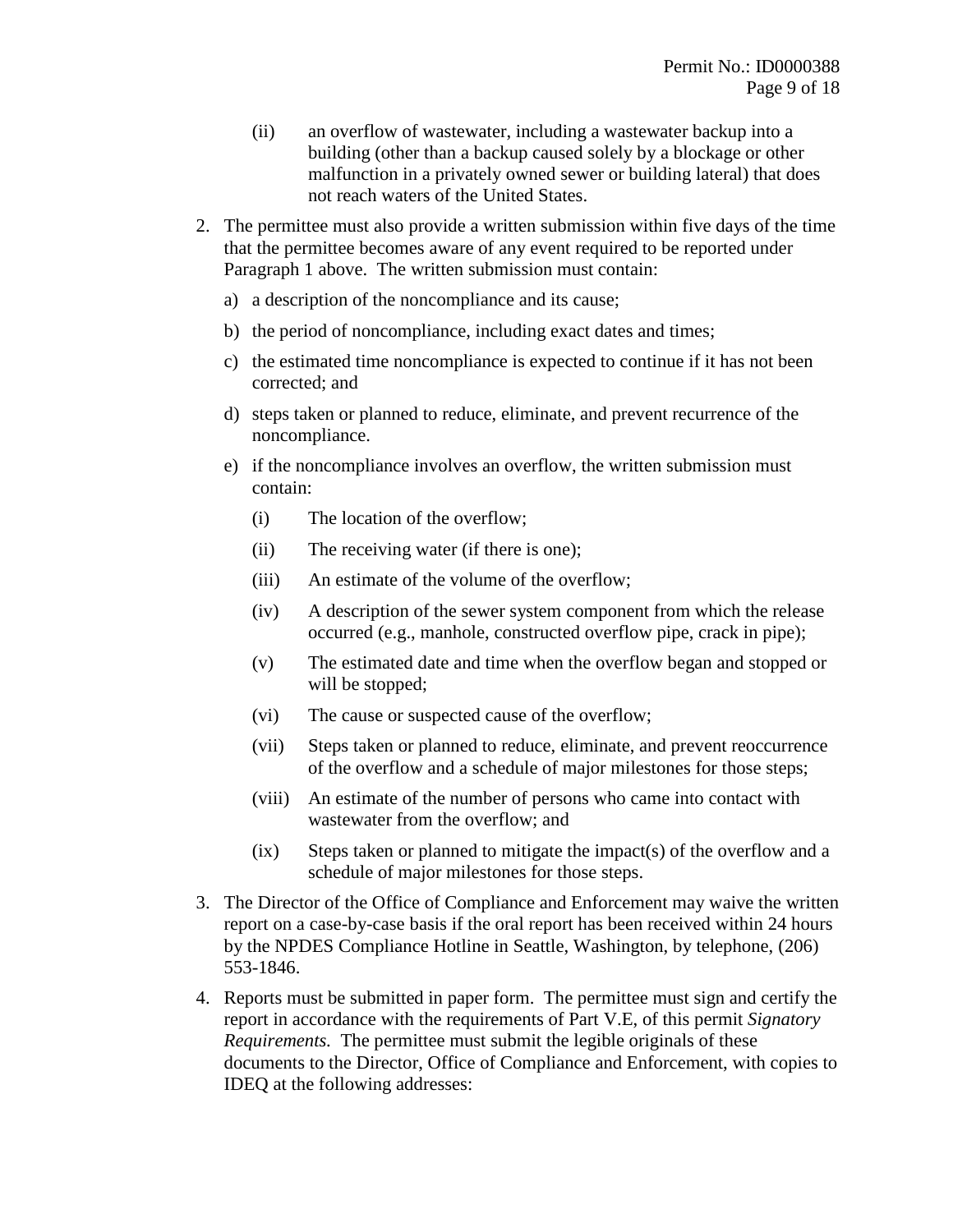US EPA Region 10 Attn: ICIS Data Entry Team 1200 Sixth Avenue, Suite 900 OCE-101 Seattle, Washington 98101-3140

Idaho Department of Environmental Quality Twin Falls Regional Office 650 Addison Ave W #110 Twin Falls, ID 83301

#### **H. Other Noncompliance Reporting**

The permittee must report all instances of noncompliance, not required to be reported within 24 hours, at the time that monitoring reports for Part [III.B](#page-5-0) of this permit, *[Reporting of Monitoring Results](#page-5-0)* are submitted. The reports must contain the information listed in Paragraph [III.G.](#page-7-0)[2](#page-8-0) of this permit.

#### **I. Changes in Discharge of Toxic Substances**

The permittee must notify the Director and IDEQ as soon as it knows, or has reason to believe:

- 1. That any activity has occurred or will occur that would result in the discharge, on a routine or frequent basis, of any toxic pollutant that is not limited in the permit, if that discharge will exceed the highest of the following "notification levels":
	- a. One hundred micrograms per liter (100 ug/l);
	- b. Two hundred micrograms per liter (200 ug/l) for acrolein and acrylonitrile; five hundred micrograms per liter (500 ug/l) for 2,4-dinitrophenol and for 2-methyl-4, 6-dinitrophenol; and one milligram per liter (1 mg/l) for antimony;
	- c. Five (5) times the maximum concentration value reported for that pollutant in the permit application in accordance with 40 CFR  $122.21(g)(7)$ ; or
	- d. The level established by the Director in accordance with 40 CFR 122.44(f).
- 2. That any activity has occurred or will occur that would result in any discharge, on a non-routine or infrequent basis, of any toxic pollutant that is not limited in the permit, if that discharge may reasonably be expected to exceed the highest of the following "notification levels":
	- a. Five hundred micrograms per liter (500 ug/l);
	- b. One milligram per liter  $(1 \text{ mg/l})$  for antimony;

.

- c. Ten (10) times the maximum concentration value reported for that pollutant in the permit application in accordance with 40 CFR  $122.21(g)(7)$ ; or
- d. The level established by the Director in accordance with 40 CFR 122.44(f).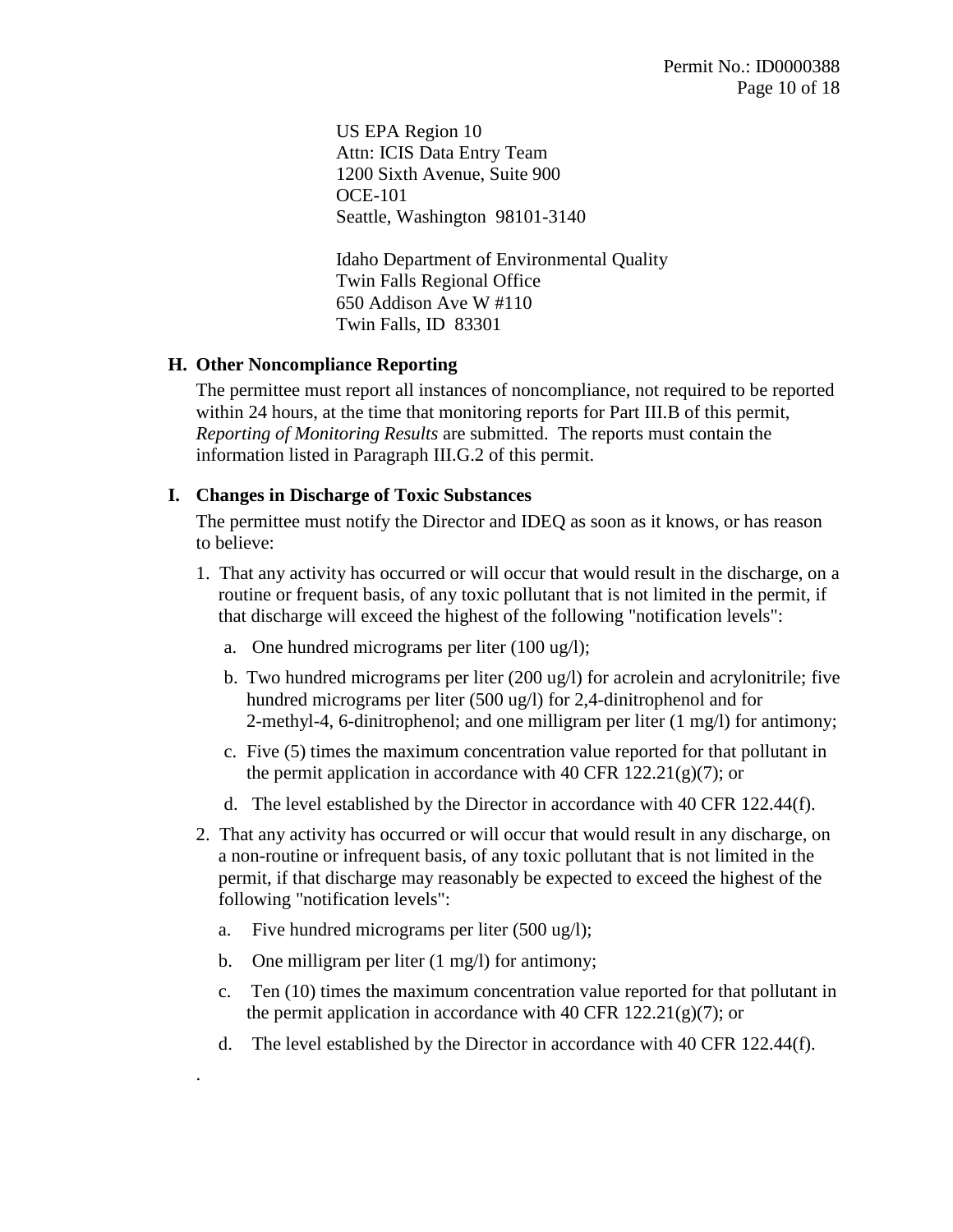#### <span id="page-10-0"></span>**J. Compliance Schedules**

Reports of compliance or noncompliance with, or any progress reports on, interim and final requirements contained in any compliance schedule of this permit must be submitted no later than 14 days following each schedule date.

# **IV. Compliance Responsibilities**

## **A. Duty to Comply**

The permittee must comply with all conditions of this permit. Any permit noncompliance constitutes a violation of the Act and is grounds for enforcement action, for permit termination, revocation and reissuance, or modification, or for denial of a permit renewal application.

## **B. Penalties for Violations of Permit Conditions**

- 1. Civil and Administrative Penalties. Pursuant to 40 CFR Part 19 and the Act, any person who violates section 301, 302, 306, 307, 308, 318 or 405 of the Act, or any permit condition or limitation implementing any such sections in a permit issued under section 402, or any requirement imposed in a pretreatment program approved under sections  $402(a)(3)$  or  $402(b)(8)$  of the Act, is subject to a civil penalty not to exceed the maximum amounts authorized by Section 309(d) of the Act and the Federal Civil Penalties Inflation Adjustment Act (28 USC § 2461 note) as amended by the Debt Collection Improvement Act (31 USC § 3701 note) (currently \$37,500 per day for each violation).
- 2. Administrative Penalties. Any person may be assessed an administrative penalty by the Administrator for violating section 301, 302, 306, 307, 308, 318 or 405 of this Act, or any permit condition or limitation implementing any of such sections in a permit issued under section 402 of this Act. Pursuant to 40 CFR Part 19 and the Act, administrative penalties for Class I violations are not to exceed the maximum amounts authorized by Section  $309(g)(2)(A)$  of the Act and the Federal Civil Penalties Inflation Adjustment Act (28 USC § 2461 note) as amended by the Debt Collection Improvement Act (31 USC § 3701 note) (currently \$16,000 per violation, with the maximum amount of any Class I penalty assessed not to exceed \$37,500). Pursuant to 40 CFR Part 19 and the Act, penalties for Class II violations are not to exceed the maximum amounts authorized by Section  $309(g)(2)(B)$  of the Act and the Federal Civil Penalties Inflation Adjustment Act (28 USC § 2461 note) as amended by the Debt Collection Improvement Act (31 USC § 3701 note) (currently \$16,000 per day for each day during which the violation continues, with the maximum amount of any Class II penalty not to exceed \$187,500).
- 3. Criminal Penalties:
	- a) Negligent Violations. The Act provides that any person who negligently violates sections 301, 302, 306, 307, 308, 318, or 405 of the Act, or any condition or limitation implementing any of such sections in a permit issued under section 402 of the Act, or any requirement imposed in a pretreatment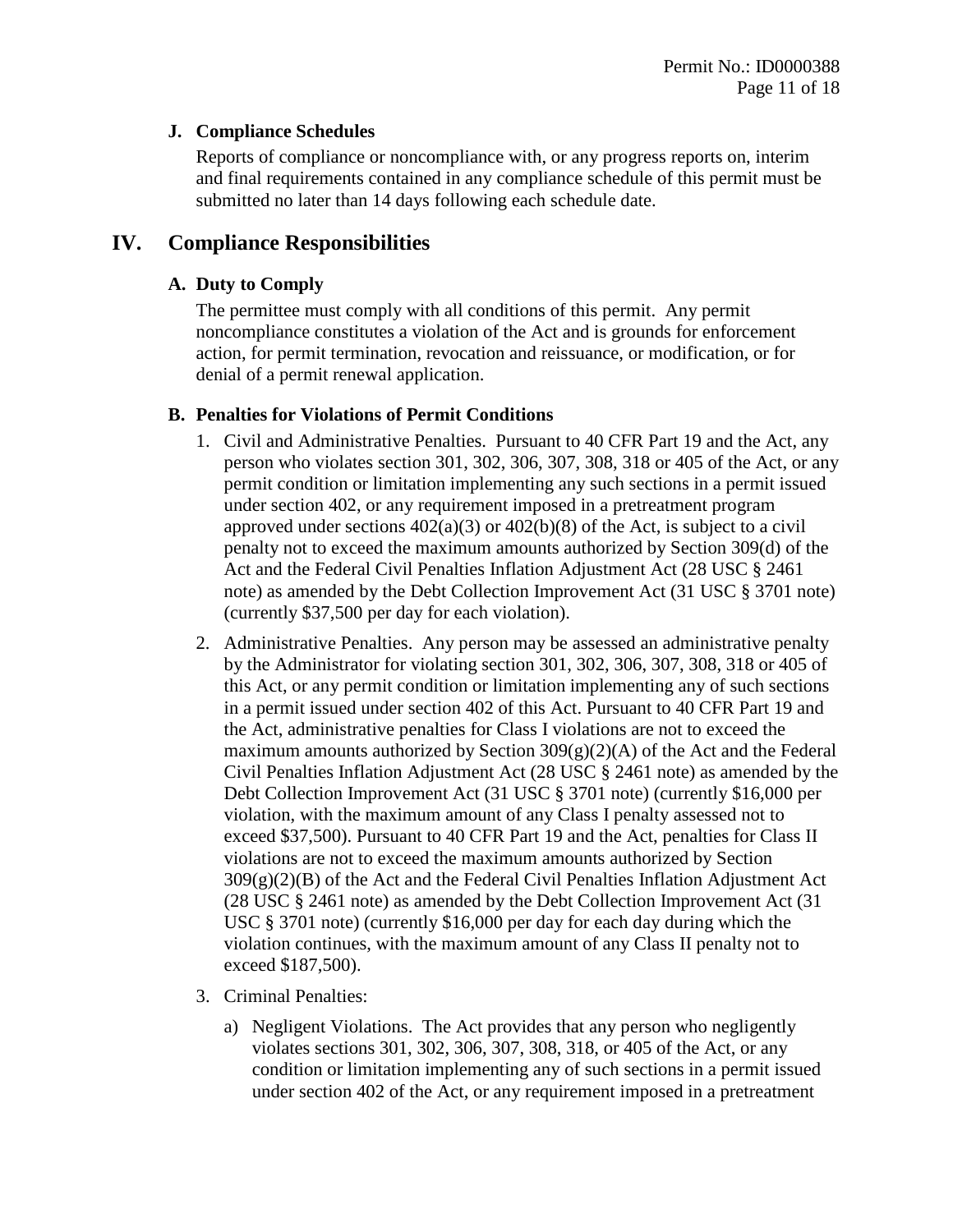program approved under section  $402(a)(3)$  or  $402(b)(8)$  of the Act, is subject to criminal penalties of \$2,500 to \$25,000 per day of violation, or imprisonment of not more than 1 year, or both. In the case of a second or subsequent conviction for a negligent violation, a person shall be subject to criminal penalties of not more than \$50,000 per day of violation, or by imprisonment of not more than 2 years, or both.

- b) Knowing Violations. Any person who knowingly violates such sections, or such conditions or limitations is subject to criminal penalties of \$5,000 to \$50,000 per day of violation, or imprisonment for not more than 3 years, or both. In the case of a second or subsequent conviction for a knowing violation, a person shall be subject to criminal penalties of not more than \$100,000 per day of violation, or imprisonment of not more than 6 years, or both.
- c) Knowing Endangerment. Any person who knowingly violates section 301, 302, 303, 306, 307, 308, 318 or 405 of the Act, or any permit condition or limitation implementing any of such sections in a permit issued under section 402 of the Act, and who knows at that time that he thereby places another person in imminent danger of death or serious bodily injury, shall, upon conviction, be subject to a fine of not more than \$250,000 or imprisonment of not more than 15 years, or both. In the case of a second or subsequent conviction for a knowing endangerment violation, a person shall be subject to a fine of not more than \$500,000 or by imprisonment of not more than 30 years, or both. An organization, as defined in section  $309(c)(3)(B)(iii)$  of the Act, shall, upon conviction of violating the imminent danger provision, be subject to a fine of not more than \$1,000,000 and can be fined up to \$2,000,000 for second or subsequent convictions.
- d) False Statements. The Act provides that any person who falsifies, tampers with, or knowingly renders inaccurate any monitoring device or method required to be maintained under this permit shall, upon conviction, be punished by a fine of not more than \$10,000, or by imprisonment for not more than 2 years, or both. If a conviction of a person is for a violation committed after a first conviction of such person under this paragraph, punishment is a fine of not more than \$20,000 per day of violation, or by imprisonment of not more than 4 years, or both. The Act further provides that any person who knowingly makes any false statement, representation, or certification in any record or other document submitted or required to be maintained under this permit, including monitoring reports or reports of compliance or noncompliance shall, upon conviction, be punished by a fine of not more than \$10,000 per violation, or by imprisonment for not more than 6 months per violation, or by both.

#### **C. Need To Halt or Reduce Activity not a Defense**

It shall not be a defense for the permittee in an enforcement action that it would have been necessary to halt or reduce the permitted activity in order to maintain compliance with this permit.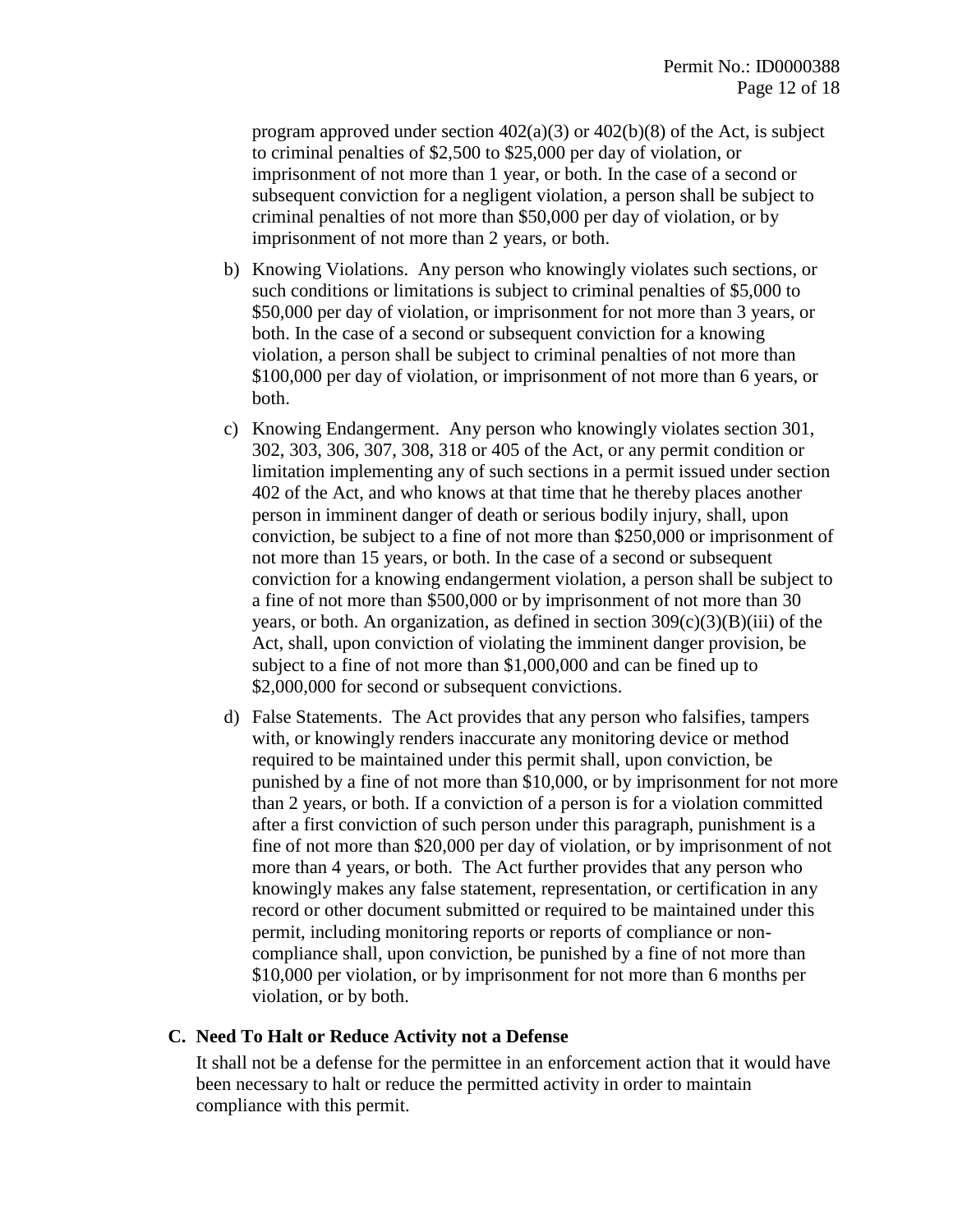#### <span id="page-12-1"></span>**D. Duty to Mitigate**

The permittee must take all reasonable steps to minimize or prevent any discharge in violation of this permit that has a reasonable likelihood of adversely affecting human health or the environment.

#### **E. Proper Operation and Maintenance**

The permittee must at all times properly operate and maintain all facilities and systems of treatment and control (and related appurtenances) which are installed or used by the permittee to achieve compliance with the conditions of this permit. Proper operation and maintenance also includes adequate laboratory controls and appropriate quality assurance procedures. This provision requires the operation of back-up or auxiliary facilities or similar systems which are installed by the permittee only when the operation is necessary to achieve compliance with the conditions of the permit.

#### <span id="page-12-0"></span>**F. Bypass of Treatment Facilities**

- 1. Bypass not exceeding limitations. The permittee may allow any bypass to occur that does not cause effluent limitations to be exceeded, but only if it also is for essential maintenance to assure efficient operation. These bypasses are not subject to the provisions of Paragraphs 2 and 3 of this Part.
- 2. Notice.
	- a) Anticipated bypass. If the permittee knows in advance of the need for a bypass, it must submit prior written notice, if possible at least 10 days before the date of the bypass.
	- b) Unanticipated bypass. The permittee must submit notice of an unanticipated bypass as required under Part [III.G](#page-7-0) of this permit, *[Twenty-four Hour Notice of](#page-7-0)  [Noncompliance Reporting](#page-7-0)*.
- 3. Prohibition of bypass.
	- a) Bypass is prohibited, and the Director of the Office of Compliance and Enforcement may take enforcement action against the permittee for a bypass, unless:
		- (i) The bypass was unavoidable to prevent loss of life, personal injury, or severe property damage;
		- (ii) There were no feasible alternatives to the bypass, such as the use of auxiliary treatment facilities, retention of untreated wastes, or maintenance during normal periods of equipment downtime. This condition is not satisfied if adequate back-up equipment should have been installed in the exercise of reasonable engineering judgment to prevent a bypass that occurred during normal periods of equipment downtime or preventive maintenance; and
		- (iii) The permittee submitted notices as required under Paragraph 2 of this Part.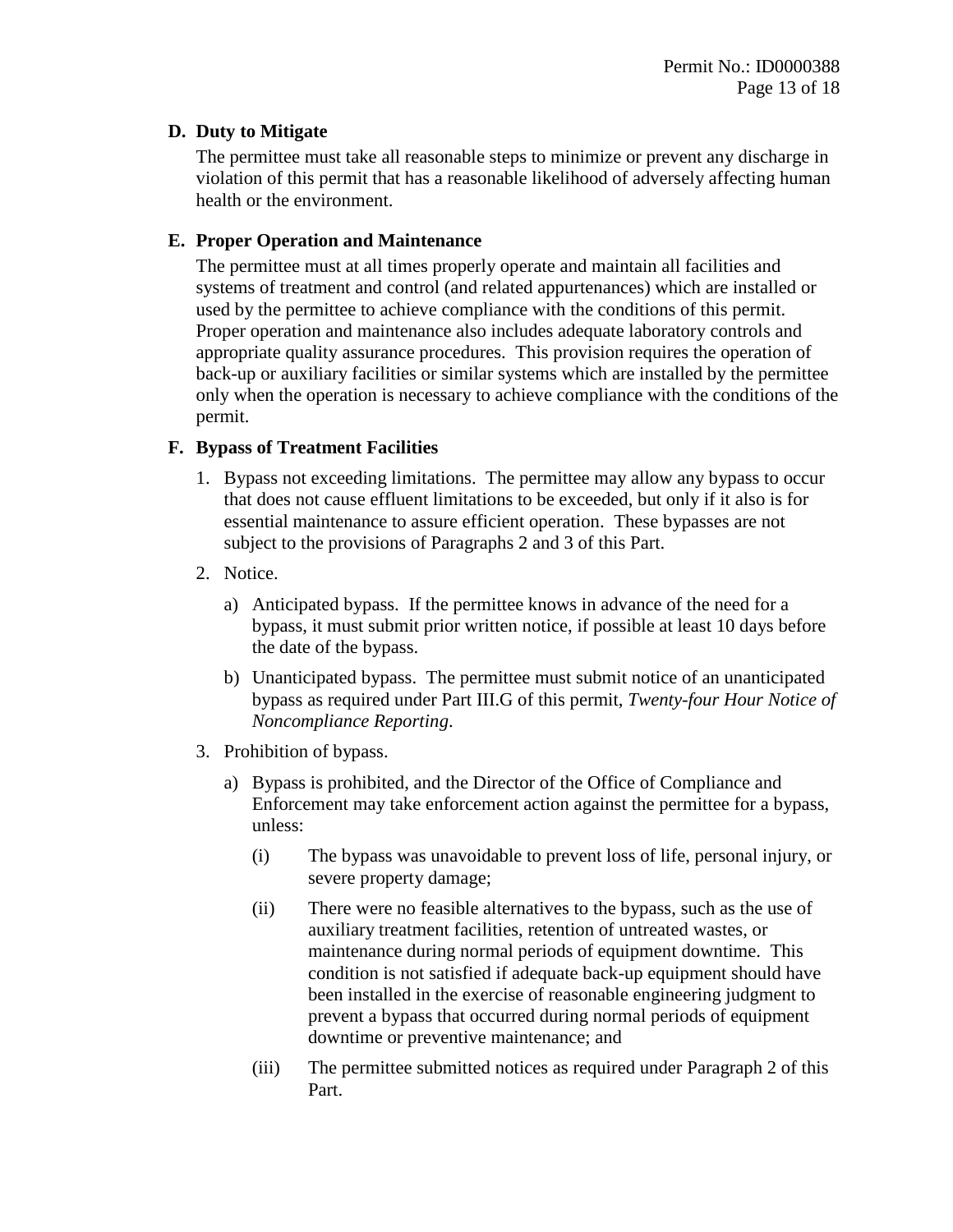b) The Director of the Office of Compliance and Enforcement may approve an anticipated bypass, after considering its adverse effects, if the Director determines that it will meet the three conditions listed above in Paragraph 3.a. of this Part.

## <span id="page-13-0"></span>**G. Upset Conditions**

- 1. Effect of an upset. An upset constitutes an affirmative defense to an action brought for noncompliance with such technology-based permit effluent limitations if the permittee meets the requirements of Paragraph 2 of this Part. No determination made during administrative review of claims that noncompliance was caused by upset, and before an action for noncompliance, is final administrative action subject to judicial review.
- 2. Conditions necessary for a demonstration of upset. To establish the affirmative defense of upset, the permittee must demonstrate, through properly signed, contemporaneous operating logs, or other relevant evidence that:
	- a) An upset occurred and that the permittee can identify the cause(s) of the upset;
	- b) The permitted facility was at the time being properly operated;
	- c) The permittee submitted notice of the upset as required under Part [III.G](#page-7-0) of this permit, *[Twenty-four Hour Notice of Noncompliance Reporting](#page-7-0)* and
	- d) The permittee complied with any remedial measures required under Part [IV.D](#page-12-1) of this permit, *[Duty to Mitigate](#page-12-1)*.
- 3. Burden of proof. In any enforcement proceeding, the permittee seeking to establish the occurrence of an upset has the burden of proof.

#### **H. Toxic Pollutants**

The permittee must comply with effluent standards or prohibitions established under Section 307(a) of the Act for toxic pollutants within the time provided in the regulations that establish those standards or prohibitions, even if the permit has not yet been modified to incorporate the requirement.

#### **I. Planned Changes**

The permittee must give notice to the Director and IDEQ as soon as possible of any planned physical alterations or additions to the permitted facility whenever:

- 1. The alteration or addition to a permitted facility may meet one of the criteria for determining whether a facility is a new source as determined in 40 CFR 122.29(b); or
- 2. The alteration or addition could significantly change the nature or increase the quantity of pollutants discharged. This notification applies to pollutants that are subject neither to effluent limitations in the permit, nor to notification requirements under Part III.I (Changes in Discharge of Toxic Substances).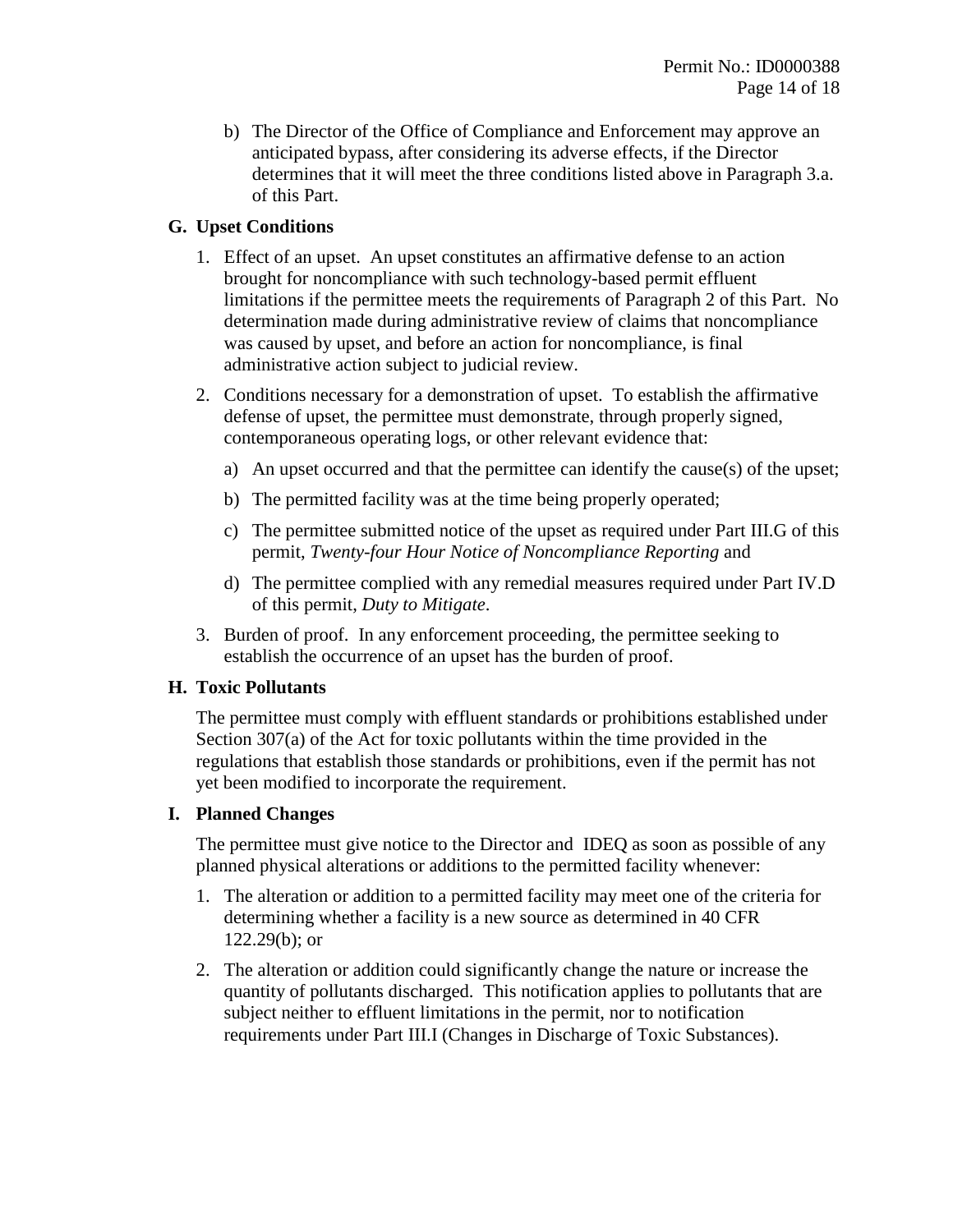#### **J. Anticipated Noncompliance**

The permittee must give written advance notice to the Director of the Office of Compliance and Enforcement and IDEQ of any planned changes in the permitted facility or activity that may result in noncompliance with this permit.

#### **K. Reopener**

This permit may be reopened to include any applicable standard for sewage sludge use or disposal promulgated under section 405(d) of the Act. The Director may modify or revoke and reissue the permit if the standard for sewage sludge use or disposal is more stringent than any requirements for sludge use or disposal in the permit, or controls a pollutant or practice not limited in the permit.

## **V. General Provisions**

#### **A. Permit Actions**

This permit may be modified, revoked and reissued, or terminated for cause as specified in 40 CFR 122.62, 122.64, or 124.5. The filing of a request by the permittee for a permit modification, revocation and reissuance, termination, or a notification of planned changes or anticipated noncompliance does not stay any permit condition.

## **B. Duty to Reapply**

If the permittee intends to continue an activity regulated by this permit after the expiration date of this permit, the permittee must apply for and obtain a new permit. In accordance with 40 CFR 122.21(d), and unless permission for the application to be submitted at a later date has been granted by the Regional Administrator, the permittee must submit a new application at least 180 days before the expiration date of this permit.

#### **C. Duty to Provide Information**

The permittee must furnish to EPA and IDEQ*,* within the time specified in the request, any information that EPA or IDEQ may request to determine whether cause exists for modifying, revoking and reissuing, or terminating this permit, or to determine compliance with this permit. The permittee must also furnish to EPA or IDEQ upon request, copies of records required to be kept by this permit.

#### **D. Other Information**

When the permittee becomes aware that it failed to submit any relevant facts in a permit application, or that it submitted incorrect information in a permit application or any report to EPA or IDEQ*,* it must promptly submit the omitted facts or corrected information in writing.

#### <span id="page-14-0"></span>**E. Signatory Requirements**

All applications, reports or information submitted to EPA and IDEQ must be signed and certified as follows.

1. All permit applications must be signed as follows: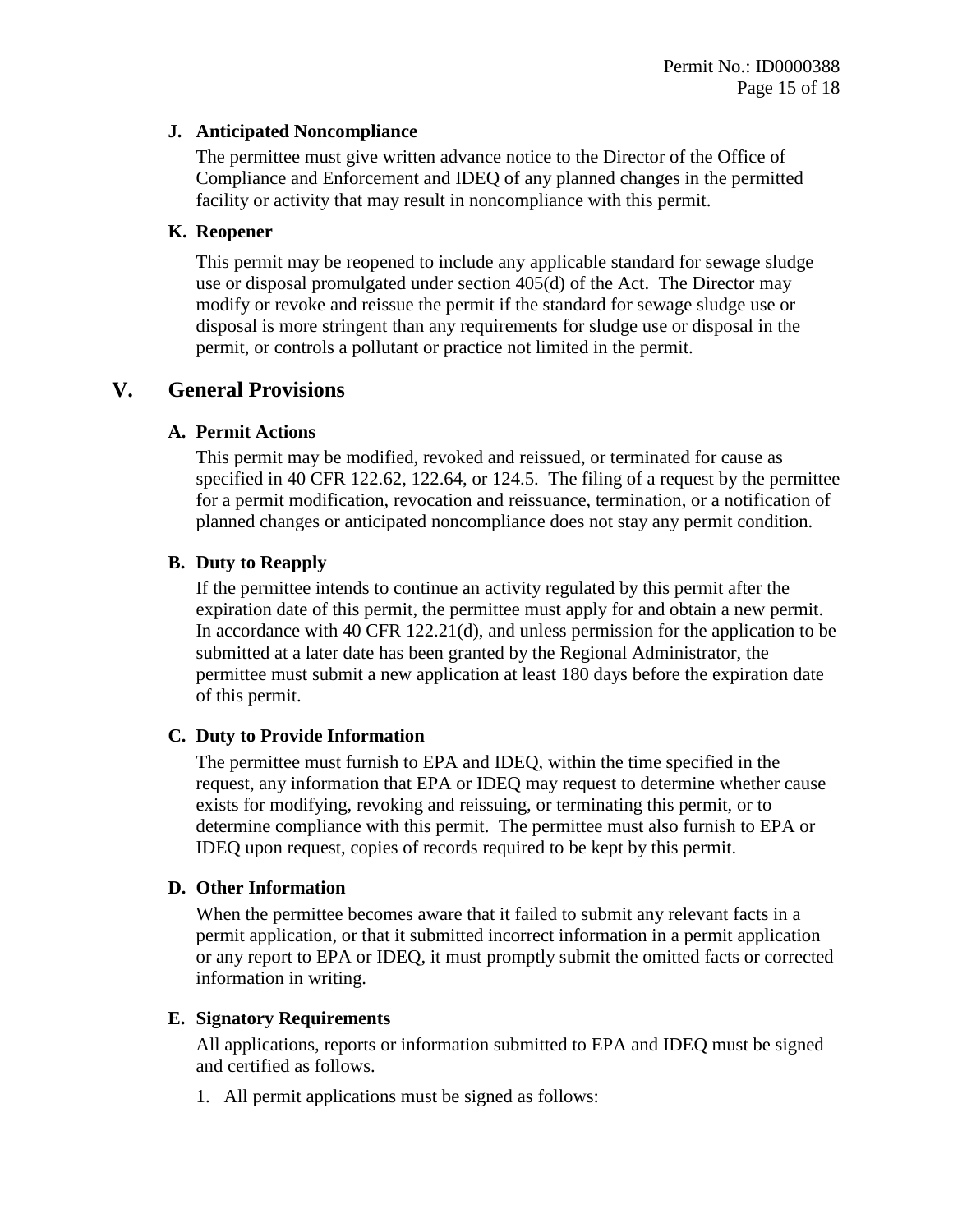- a) For a corporation: by a responsible corporate officer.
- b) For a partnership or sole proprietorship: by a general partner or the proprietor, respectively.
- c) For a municipality, state, federal, Indian tribe, or other public agency: by either a principal executive officer or ranking elected official.
- <span id="page-15-0"></span>2. All reports required by the permit and other information requested by EPA or IDEQ must be signed by a person described above or by a duly authorized representative of that person. A person is a duly authorized representative only if:
	- a) The authorization is made in writing by a person described above;
	- b) The authorization specifies either an individual or a position having responsibility for the overall operation of the regulated facility or activity, such as the position of plant manager, operator of a well or a well field, superintendent, position of equivalent responsibility, or an individual or position having overall responsibility for environmental matters for the company; and
	- c) The written authorization is submitted to the Director of the Office of Compliance and Enforcement and IDEQ.
- 3. Changes to authorization. If an authorization under Paragraph [2](#page-15-0) of this Part is no longer accurate because a different individual or position has responsibility for the overall operation of the facility, a new authorization satisfying the requirements of Paragraph [2](#page-15-0) of this Part must be submitted to the Director of the Office of Compliance and Enforcement and IDEQ prior to or together with any reports, information, or applications to be signed by an authorized representative.
- 4. Certification. Any person signing a document under this Part must make the following certification:

"I certify under penalty of law that this document and all attachments were prepared under my direction or supervision in accordance with a system designed to assure that qualified personnel properly gather and evaluate the information submitted. Based on my inquiry of the person or persons who manage the system, or those persons directly responsible for gathering the information, the information submitted is, to the best of my knowledge and belief, true, accurate, and complete. I am aware that there are significant penalties for submitting false information, including the possibility of fine and imprisonment for knowing violations."

#### **F. Availability of Reports**

In accordance with 40 CFR Part 2, information submitted to EPA pursuant to this permit may be claimed as confidential by the permittee. In accordance with the Act, permit applications, permits and effluent data are not considered confidential. Any confidentiality claim must be asserted at the time of submission by stamping the words "confidential business information" on each page containing such information. If no claim is made at the time of submission, EPA may make the information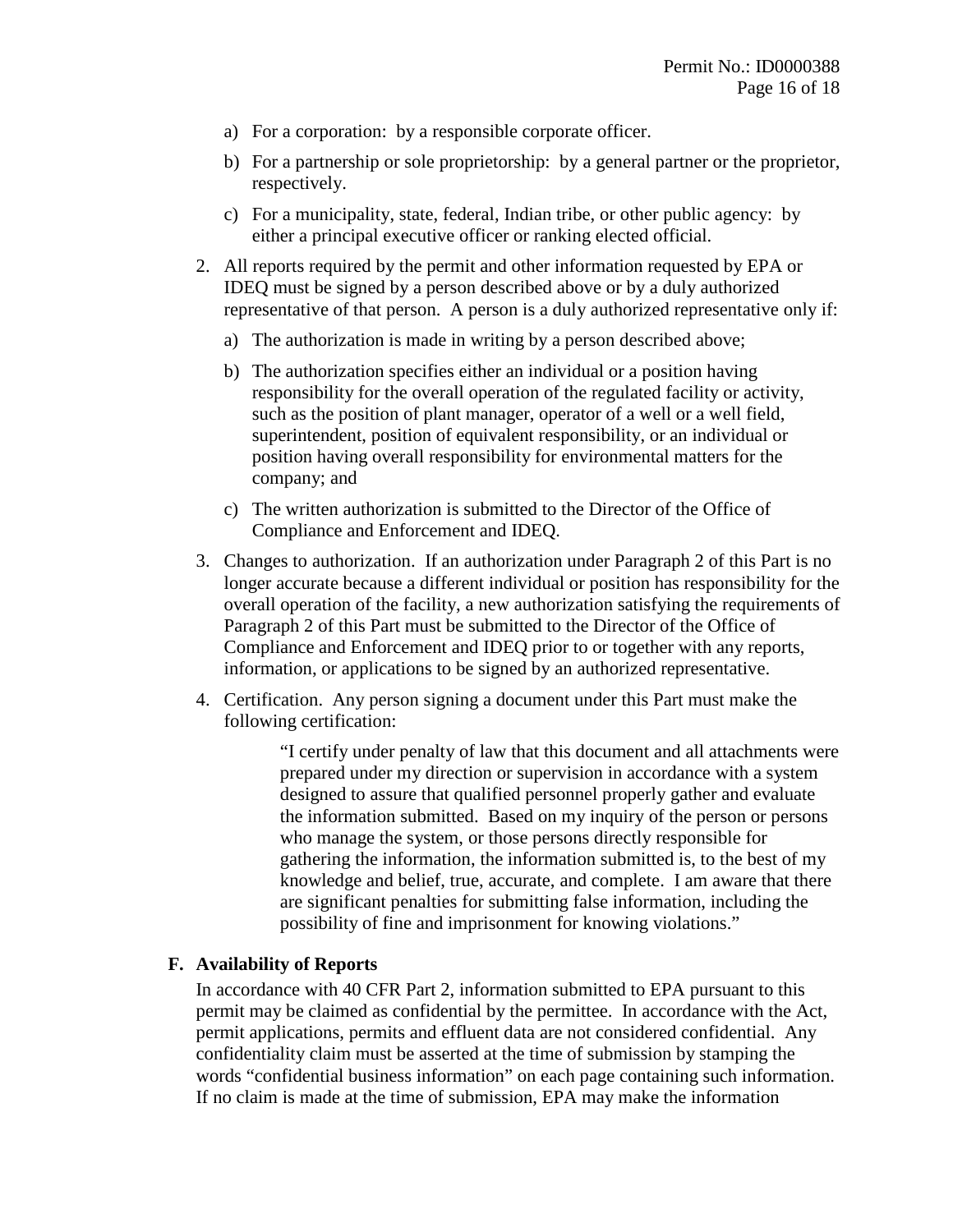available to the public without further notice to the permittee. If a claim is asserted, the information will be treated in accordance with the procedures in 40 CFR 2, Subpart B (Public Information) and 41 Fed. Reg. 36902 through 36924 (September 1, 1976), as amended.

### **G. Inspection and Entry**

The permittee must allow the Director of the Office of Compliance and Enforcement, EPA Region 10; IDEQ; or an authorized representative (including an authorized contractor acting as a representative of the Administrator), upon the presentation of credentials and other documents as may be required by law, to:

- 1. Enter upon the permittee's premises where a regulated facility or activity is located or conducted, or where records must be kept under the conditions of this permit;
- 2. Have access to and copy, at reasonable times, any records that must be kept under the conditions of this permit;
- 3. Inspect at reasonable times any facilities, equipment (including monitoring and control equipment), practices, or operations regulated or required under this permit; and
- 4. Sample or monitor at reasonable times, for the purpose of assuring permit compliance or as otherwise authorized by the Act, any substances or parameters at any location.

#### **H. Property Rights**

The issuance of this permit does not convey any property rights of any sort, or any exclusive privileges, nor does it authorize any injury to persons or property or invasion of other private rights, nor any infringement of federal, tribal, state or local laws or regulations.

#### **I. Transfers**

This permit is not transferable to any person except after notice to the Director. The Director may require modification or revocation and reissuance of the permit to change the name of the permittee and incorporate such other requirements as may be necessary under the Act. (See 40 CFR 122.61; in some cases, modification or revocation

#### **J. State Laws**

Nothing in this permit shall be construed to preclude the institution of any legal action or relieve the permittee from any responsibilities, liabilities, or penalties established pursuant to any applicable state law or regulation under authority preserved by Section 510 of the Act.

## **VI. Definitions**

1. "Act" means the Clean Water Act.